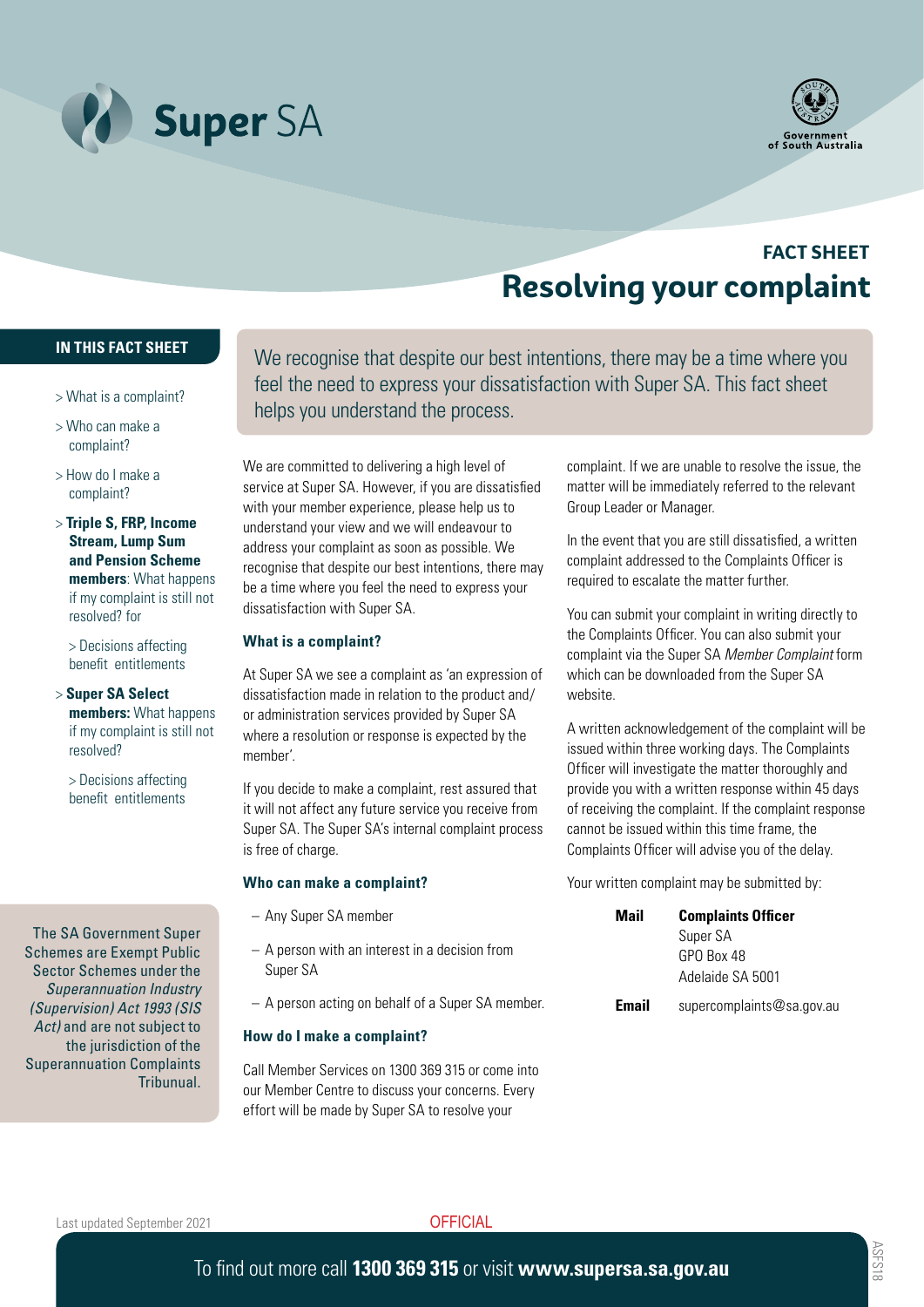



## **FACT SHEET Resolving your complaint**

## **IN THIS FACT SHEET**

- > What is a complaint?
- > Who can make a complaint?
- > How do I make a complaint?
- > **Triple S, FRP, Income Stream, Lump Sum and Pension Scheme members**: What happens if my complaint is still not resolved? for

> Decisions affecting benefit entitlements

> **Super SA Select members:** What happens if my complaint is still not resolved?

> Decisions affecting benefit entitlements

The SA Government Super Schemes are Exempt Public Sector Schemes under the S*uperannuation Industry (Supervision) Act 1993 (SIS Act)*.

 They are not subject to the jurisdiction of the Superannuation Complaints Tribunal (SCT) or the Australian Financial Complaints Authority (AFCA).

<sup>1</sup> The three month time limit applies to decisions made by Super SA on or after 5 July 2018.

Last updated September 2021

## **For members of Triple S, FRP, Income Stream, Lump Sum and the Pension Scheme:**

#### **What happens if my complaint is still not resolved?**

We expect that Super SA will be able to reach a fair and appropriate outcome, within the boundaries of superannuation legislation and Super SA policies and procedures.

However, if you believe that your complaint has not been resolved satisfactorily though our complaints process or you wish to review a decision made by Super SA, you can have the matter reviewed by the Super SA Board.

An application to the Super SA Board to review a decision must be made within three months of receiving notice of the decision<sup>1</sup>.

Please address your written complaint to the Super SA Board as follows:

## **The Secretary**

Super SA Board GPO Box 48 Adelaide SA 5001

You may also refer the matter to the State Ombudsman.

**State Ombudsman** PO Box 3651 Rundle Mall SA 5000 Phone (08) 8226 8699 Fax (08) 8115 1296

## **Or fill in a form online at :**

www.ombudsman.sa.gov.au.

#### **Decisions Affecting Benefit Entitlements**

If your complaint relates to a decision made by the Super SA Board (or a delegate of the Board), in respect of an entitlement under the governing rules of your superannuation fund, you may make an application for the decision to be reviewed by the South Australian Civil and Administrative Tribunal (SACAT) or by the Super SA Board.

Applications for review must be made **within three**  months of receiving notice of the decision<sup>1</sup>. Address your appeal to:

#### **SACAT**

GPO Box 2361 Adelaide SA 5001 Phone 1800 723 767